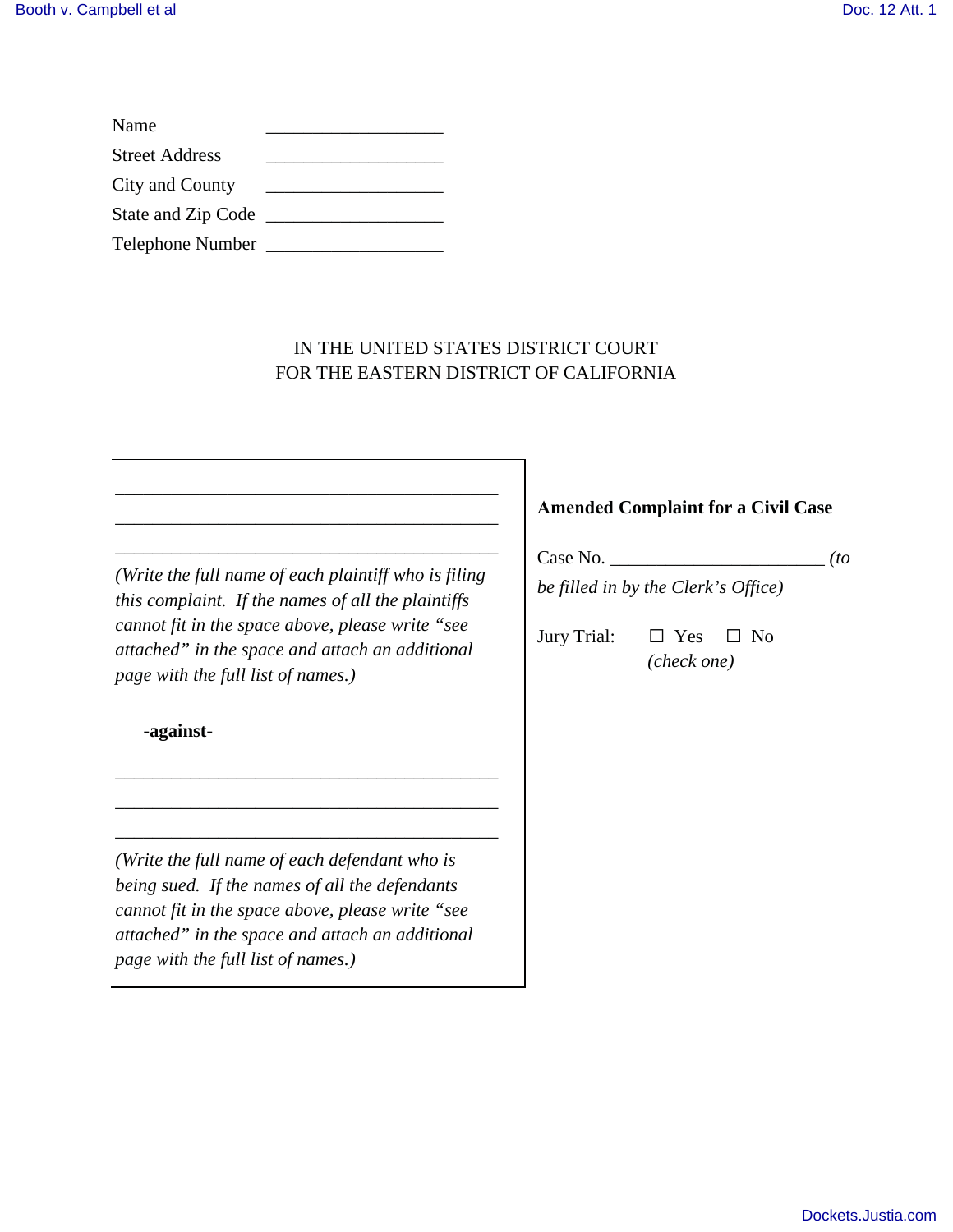# **I. The Parties to This Complaint**

#### **A. The Plaintiff(s)**

Provide the information below for each plaintiff named in the complaint. Attach additional pages if needed.

| Name                  |  |
|-----------------------|--|
| <b>Street Address</b> |  |
| City and County       |  |
| State and Zip Code    |  |
| Telephone Number      |  |

# **B. The Defendant(s)**

Provide the information below for each defendant named in the complaint, whether the defendant is an individual, a government agency, an organization, or a corporation. For an individual defendant, include the person's job or title (if known). Attach additional pages if needed.

Defendant No. 1

| Name                      |                                                                                                                                                                                                                               |
|---------------------------|-------------------------------------------------------------------------------------------------------------------------------------------------------------------------------------------------------------------------------|
| Job or Title              |                                                                                                                                                                                                                               |
| (if known)                |                                                                                                                                                                                                                               |
| <b>Street Address</b>     |                                                                                                                                                                                                                               |
| City and County           |                                                                                                                                                                                                                               |
| <b>State and Zip Code</b> |                                                                                                                                                                                                                               |
| Telephone Number          |                                                                                                                                                                                                                               |
|                           |                                                                                                                                                                                                                               |
| Defendant No. 2           |                                                                                                                                                                                                                               |
| Name                      |                                                                                                                                                                                                                               |
| Job or Title              |                                                                                                                                                                                                                               |
| (if known)                |                                                                                                                                                                                                                               |
| <b>Street Address</b>     |                                                                                                                                                                                                                               |
| City and County           |                                                                                                                                                                                                                               |
| <b>State and Zip Code</b> | the control of the control of the control of the control of the control of the control of the control of the control of the control of the control of the control of the control of the control of the control of the control |
| <b>Telephone Number</b>   |                                                                                                                                                                                                                               |
|                           |                                                                                                                                                                                                                               |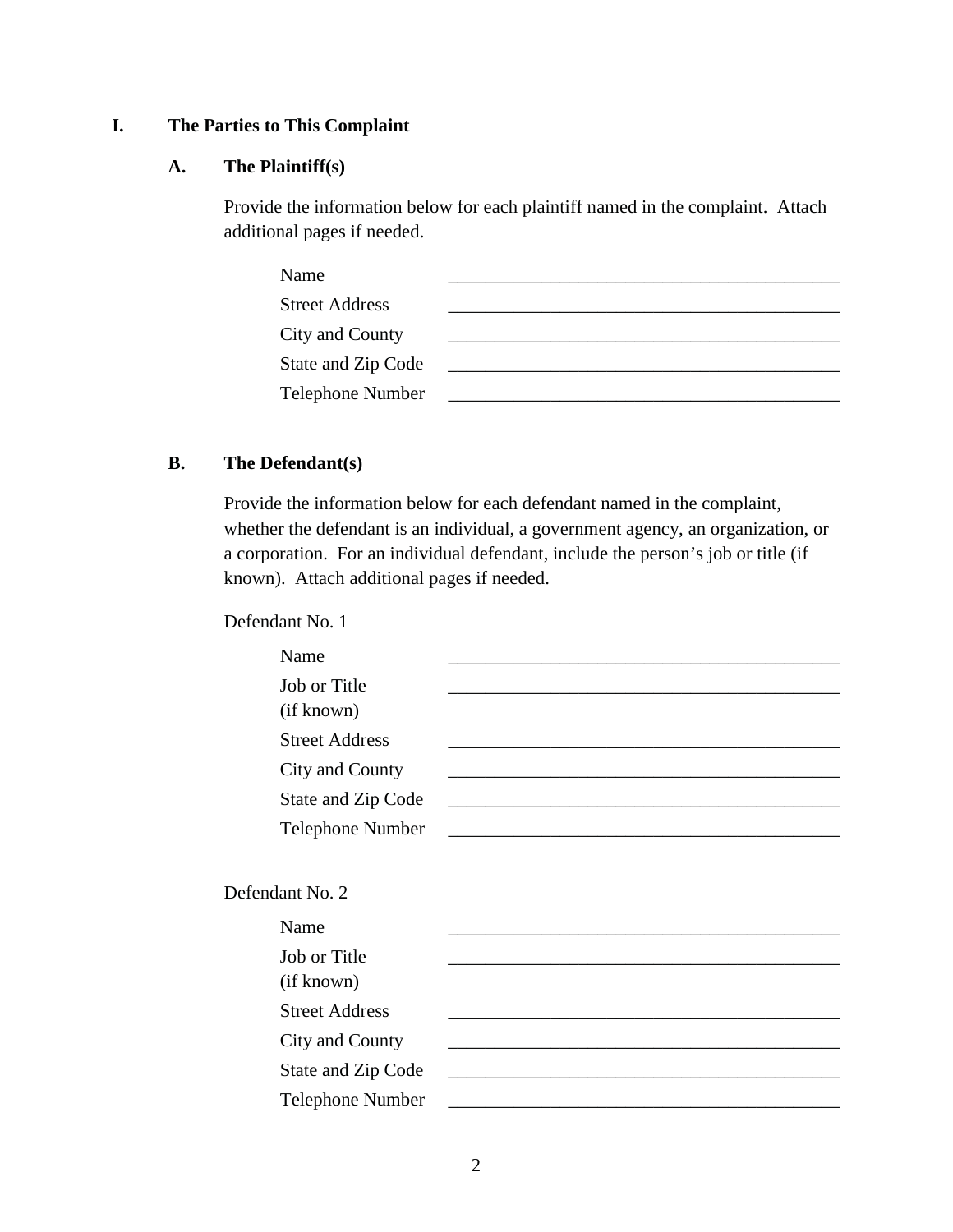| Defendant No. 3            |                                                                                                                      |
|----------------------------|----------------------------------------------------------------------------------------------------------------------|
| Name                       |                                                                                                                      |
| Job or Title<br>(if known) |                                                                                                                      |
| <b>Street Address</b>      |                                                                                                                      |
| City and County            |                                                                                                                      |
| State and Zip Code         | <u> 1989 - Johann Stein, marwolaethau a bhann an t-Amhair ann an t-Amhair an t-Amhair an t-Amhair an t-Amhair an</u> |
| Telephone Number           |                                                                                                                      |
| Defendant No. 4            |                                                                                                                      |
| Name                       |                                                                                                                      |
| Job or Title<br>(if known) |                                                                                                                      |
| <b>Street Address</b>      |                                                                                                                      |
| City and County            |                                                                                                                      |
| State and Zip Code         |                                                                                                                      |
| <b>Telephone Number</b>    |                                                                                                                      |

#### **II. Basis for Jurisdiction**

Federal Courts are courts of limited jurisdiction (limited power). Generally, only two types of cases can be heard in Federal Court: cases involving a federal question and cases involving diversity of citizenship of the parties. Under 28 U.S.C. § 1331, a case arising under the United States Constitution or federal laws or treaties is a federal question case. Under 28 U.S.C. § 1332, a case in which a citizen of one state sues a citizen of another state or nation and the amount at stake is more than \$75,000 is a diversity of citizenship case. In a diversity of citizenship case, no defendant may be a citizen of the same state as any plaintiff.

What is the basis for Federal Court jurisdiction? *(check all that apply)*

 $\Box$  Federal question  $\Box$  Diversity of citizenship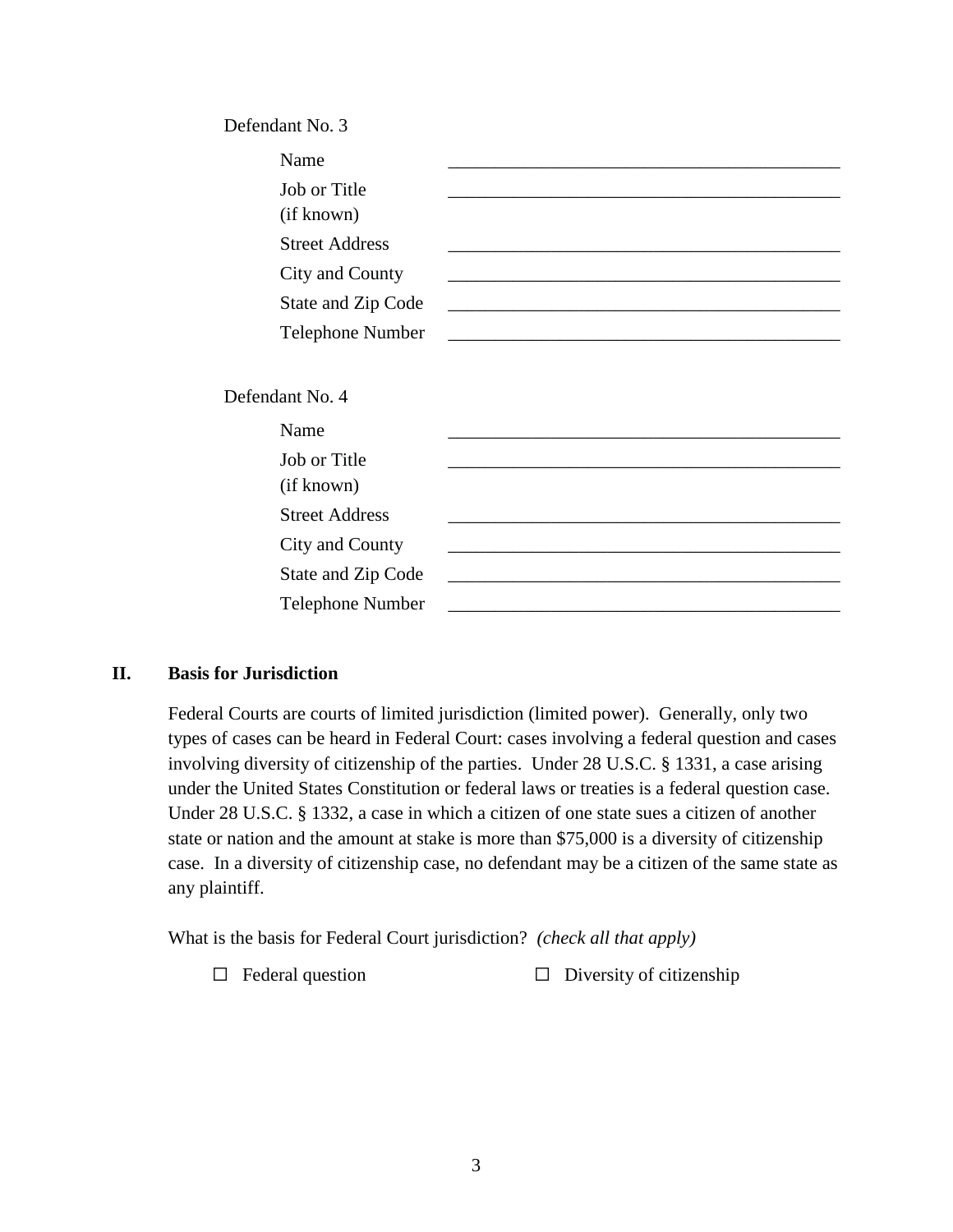Fill out the paragraphs in this section that apply to this case.

#### **A. If the Basis for Jurisdiction Is a Federal Question**

List the specific federal statutes, federal treaties, and/or provisions of the United States Constitution that are at issue in this case.

\_\_\_\_\_\_\_\_\_\_\_\_\_\_\_\_\_\_\_\_\_\_\_\_\_\_\_\_\_\_\_\_\_\_\_\_\_\_\_\_\_\_\_\_\_\_\_\_\_\_\_\_\_\_\_\_\_\_\_\_\_\_\_\_\_\_ \_\_\_\_\_\_\_\_\_\_\_\_\_\_\_\_\_\_\_\_\_\_\_\_\_\_\_\_\_\_\_\_\_\_\_\_\_\_\_\_\_\_\_\_\_\_\_\_\_\_\_\_\_\_\_\_\_\_\_\_\_\_\_\_\_\_ \_\_\_\_\_\_\_\_\_\_\_\_\_\_\_\_\_\_\_\_\_\_\_\_\_\_\_\_\_\_\_\_\_\_\_\_\_\_\_\_\_\_\_\_\_\_\_\_\_\_\_\_\_\_\_\_\_\_\_\_\_\_\_\_\_\_

### **B. If the Basis for Jurisdiction Is Diversity of Citizenship**

- 1. The Plaintiff(s)
	- a. If the plaintiff is an individual

The plaintiff, *(name)* \_\_\_\_\_\_\_\_\_\_\_\_\_\_\_\_\_\_\_\_\_\_\_, is a citizen of the State of *(name)* \_\_\_\_\_\_\_\_\_\_\_\_\_\_\_\_\_\_\_\_\_\_\_.

b. If the plaintiff is a corporation

\_\_\_\_\_\_\_\_\_\_\_\_\_\_\_\_\_\_\_\_\_\_\_.

The plaintiff,  $(name)$  \_\_\_\_\_\_\_\_\_\_\_\_\_\_\_\_\_\_\_\_\_\_\_, is incorporated under the laws of the State of *(name)* \_\_\_\_\_\_\_\_\_\_\_\_\_\_\_\_\_\_\_\_\_\_\_, and has its principal place of business in the State of *(name)*

*(If more than one plaintiff is named in the complaint, attach an additional page providing the same information for each additional plaintiff.)*

- 2. The Defendant(s)
	- a. If the defendant is an individual

| The defendant, <i>(name)</i> | , is a citizen of    |
|------------------------------|----------------------|
| the State of <i>(name)</i>   | $Or$ is a citizen of |
| <i>(foreign nation)</i>      |                      |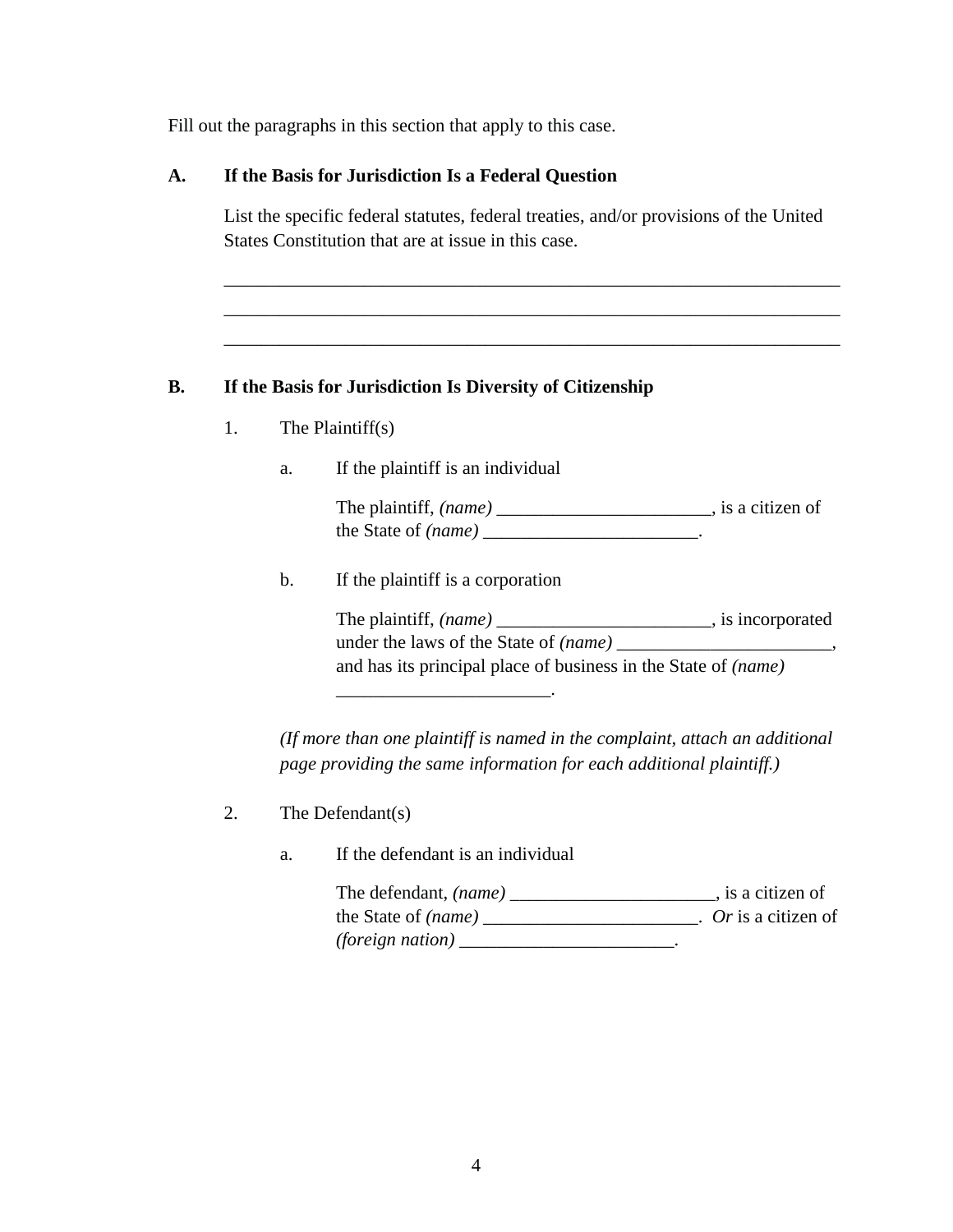b. If the defendant is a corporation

The defendant, *(name)* \_\_\_\_\_\_\_\_\_\_\_\_\_\_\_\_\_\_\_\_\_\_\_, is incorporated under the laws of the State of *(name)*   $\Box$ , and has its principal place of business in the State of *(name)* [1]  $\blacksquare$  . *Or* is incorporated under the laws of *(foreign nation)* \_\_\_\_\_\_\_\_\_\_\_\_\_\_\_\_\_\_\_\_\_\_\_, and has its principal place of business in *(name)* \_\_\_\_\_\_\_\_\_\_\_\_\_\_\_\_\_\_\_\_\_\_\_\_\_.

*(If more than one defendant is named in the complaint, attach an additional page providing the same information for each additional defendant.)*

3. The Amount in Controversy

The amount in controversy—the amount the plaintiff claims the defendant owes or the amount at stake—is more than \$75,000, not counting interest and costs of court, because *(explain)*:

\_\_\_\_\_\_\_\_\_\_\_\_\_\_\_\_\_\_\_\_\_\_\_\_\_\_\_\_\_\_\_\_\_\_\_\_\_\_\_\_\_\_\_\_\_\_\_\_\_\_\_\_\_\_\_\_\_\_\_\_ \_\_\_\_\_\_\_\_\_\_\_\_\_\_\_\_\_\_\_\_\_\_\_\_\_\_\_\_\_\_\_\_\_\_\_\_\_\_\_\_\_\_\_\_\_\_\_\_\_\_\_\_\_\_\_\_\_\_\_\_ \_\_\_\_\_\_\_\_\_\_\_\_\_\_\_\_\_\_\_\_\_\_\_\_\_\_\_\_\_\_\_\_\_\_\_\_\_\_\_\_\_\_\_\_\_\_\_\_\_\_\_\_\_\_\_\_\_\_\_\_

#### **III. Statement of Claim**

Write a short and plain statement of the claim. Do not make legal arguments. State as briefly as possible the facts showing that each plaintiff is entitled to the damages or other relief sought. State how each defendant was involved and what each defendant did that caused the plaintiff harm or violated the plaintiff's rights, including the dates and places of that involvement or conduct. If more than one claim is asserted, number each claim and write a short and plain statement of each claim in a separate paragraph. Attach additional pages if needed.

\_\_\_\_\_\_\_\_\_\_\_\_\_\_\_\_\_\_\_\_\_\_\_\_\_\_\_\_\_\_\_\_\_\_\_\_\_\_\_\_\_\_\_\_\_\_\_\_\_\_\_\_\_\_\_\_\_\_\_\_\_\_\_\_\_\_\_\_\_\_\_\_ \_\_\_\_\_\_\_\_\_\_\_\_\_\_\_\_\_\_\_\_\_\_\_\_\_\_\_\_\_\_\_\_\_\_\_\_\_\_\_\_\_\_\_\_\_\_\_\_\_\_\_\_\_\_\_\_\_\_\_\_\_\_\_\_\_\_\_\_\_\_\_\_ \_\_\_\_\_\_\_\_\_\_\_\_\_\_\_\_\_\_\_\_\_\_\_\_\_\_\_\_\_\_\_\_\_\_\_\_\_\_\_\_\_\_\_\_\_\_\_\_\_\_\_\_\_\_\_\_\_\_\_\_\_\_\_\_\_\_\_\_\_\_\_\_ \_\_\_\_\_\_\_\_\_\_\_\_\_\_\_\_\_\_\_\_\_\_\_\_\_\_\_\_\_\_\_\_\_\_\_\_\_\_\_\_\_\_\_\_\_\_\_\_\_\_\_\_\_\_\_\_\_\_\_\_\_\_\_\_\_\_\_\_\_\_\_\_ \_\_\_\_\_\_\_\_\_\_\_\_\_\_\_\_\_\_\_\_\_\_\_\_\_\_\_\_\_\_\_\_\_\_\_\_\_\_\_\_\_\_\_\_\_\_\_\_\_\_\_\_\_\_\_\_\_\_\_\_\_\_\_\_\_\_\_\_\_\_\_\_